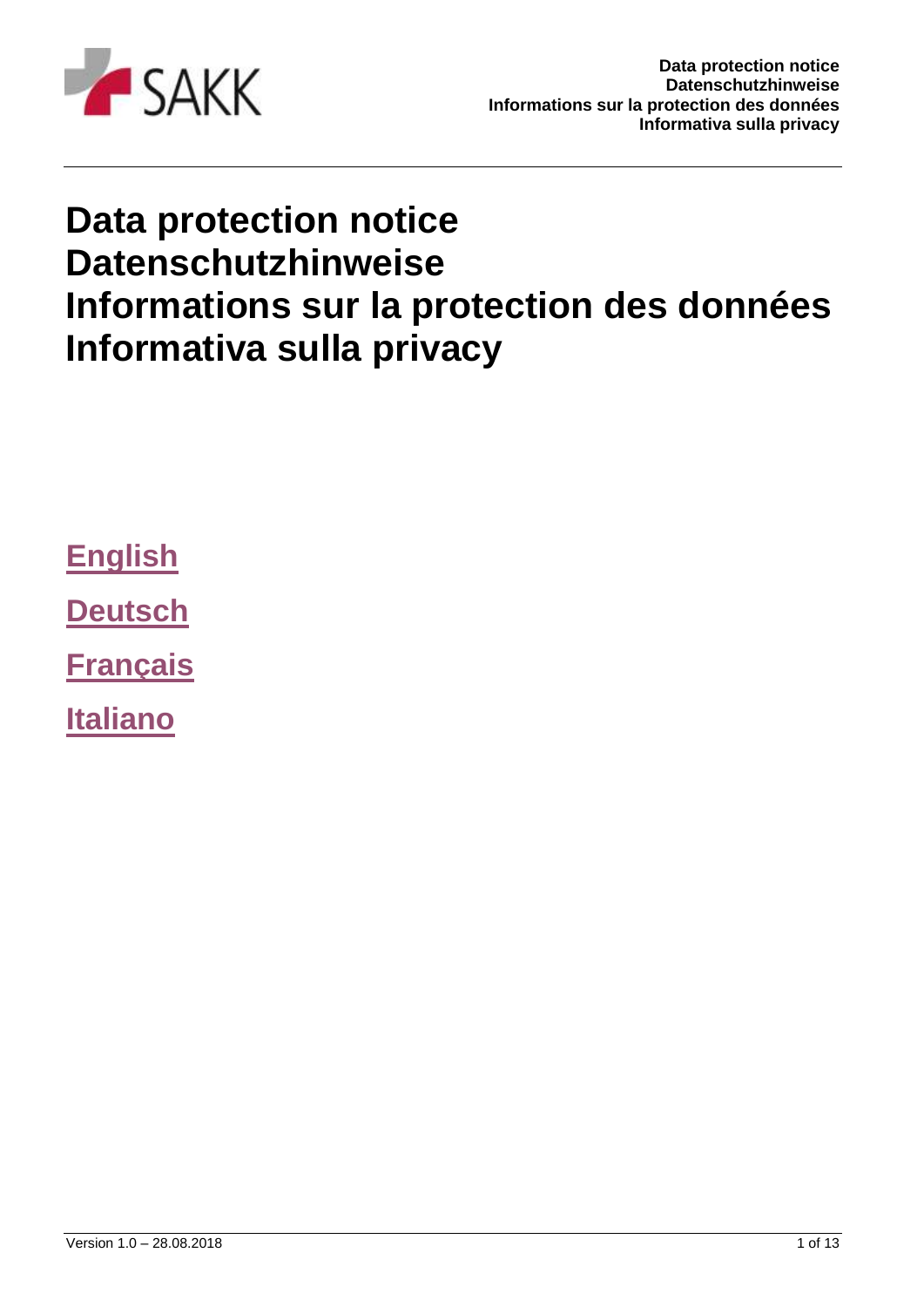

# <span id="page-1-0"></span>**Data protection notice for the processing of user data required for study management**

With this notice we are informing you about the processing of your personal data by the SAKK – the Swiss Group for Clinical Cancer Research – and your associated rights under the new EU General Data Protection Regulation.

### **Party responsible for data processing**

| Company:          | SAKK – Swiss Group for Clinical Cancer Research. |
|-------------------|--------------------------------------------------|
| Person in charge: | <b>CEO of SAKK</b>                               |
| Address:          | Effingerstrasse 33<br>3008 Bern / Switzerland    |
| Phone:            | +41 31 389 91 91                                 |
| E-mail:           | info@sakk.ch                                     |
| Website:          | www.sakk.ch                                      |

### **Operating Data Protection Officer**

You may contact our operating Data Protection Officer by post at the address given above with the additional address line "For the attention of the Data Protection Officer and Head of Quality Assurance" or by e-mail as per the following:

| Data Protection Officer | <b>Head of Quality Assurance</b>                |
|-------------------------|-------------------------------------------------|
| Company:                | SAKK – Swiss Group for Clinical Cancer Research |
| Address:                | Effingerstrasse 33<br>3008 Bern / Switzerland   |
| Phone:                  | +41 31 389 91 91                                |
| E-mail:                 | data-protection@sakk.ch                         |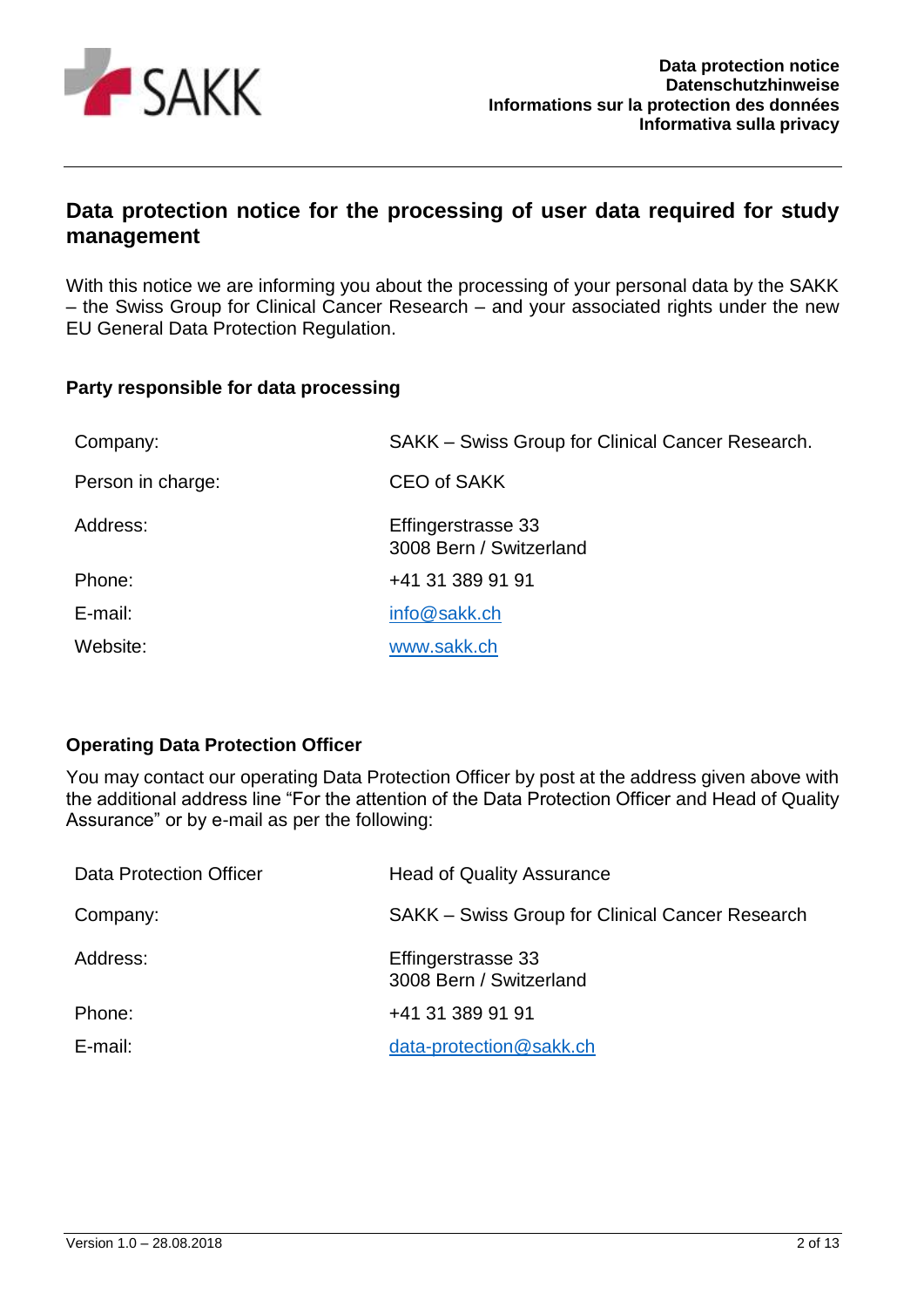

# **Purpose and legal basis of data processing**

As a sponsor of clinical studies, we gather and process the personal data of clinical investigators or staff of the study team of clinical investigators.

The responsible contact partner is:

Head of Quality Assurance, Effingerstrasse 33, 3008 Bern / Switzerland

We require your professional contact details, as well as those of your study team, for the implementation and management of clinical studies in which you – as clinical investigator – and your study team are participating. We will retain your data during the period of implementation of the study, right up until the end of the statutory archiving period.

Furthermore, for our secuTrial® EDC system as well as for internal databases on study management, we require personal and professional contact details to create user accounts.

The personal data processed by us as part of the initiation, agreement, implementation and termination of the business relationship includes your professional contact details such as first name and last name, address details, details of how you can be reached by phone and electronically, your IP address, and possibly also your bank account details.

The legal basis for this kind of data processing is set out in particular in Art. 6 para. 1 a), b) of the EU General Data Protection Regulation (GDPR). Data processing for purposes of legitimate interests is only undertaken in the case described in Art. 6 para. 1 f) GDPR.

### **Exchange of data with service providers and other recipients**

In order to fulfil our contractual and statutory obligations, we make use of a number of external service providers such as a tax consultancy company, lawyers and software development companies, to whom we transfer your personal data if this is required.

Furthermore, we or the above-mentioned service providers may forward your personal data to other recipients such as official bodies in order to fulfil statutory notification obligations (e.g. regulatory authorities in the case of clinical studies).

#### **Duration of data retention**

We delete your personal data as soon as this is no longer required for the above-mentioned purposes (following the conclusion of the statutory archiving period that applies for the implementation of clinical studies). However, it may also be the case that personal data is additionally retained for the period of time in which claims may be filed against our company (in keeping with statutory limitation periods). Moreover, we also retain your personal data for as long as we are legally obliged to do so. The corresponding requirements regarding production of evidence and retention obligations are dictated by statutory retention periods, among other things.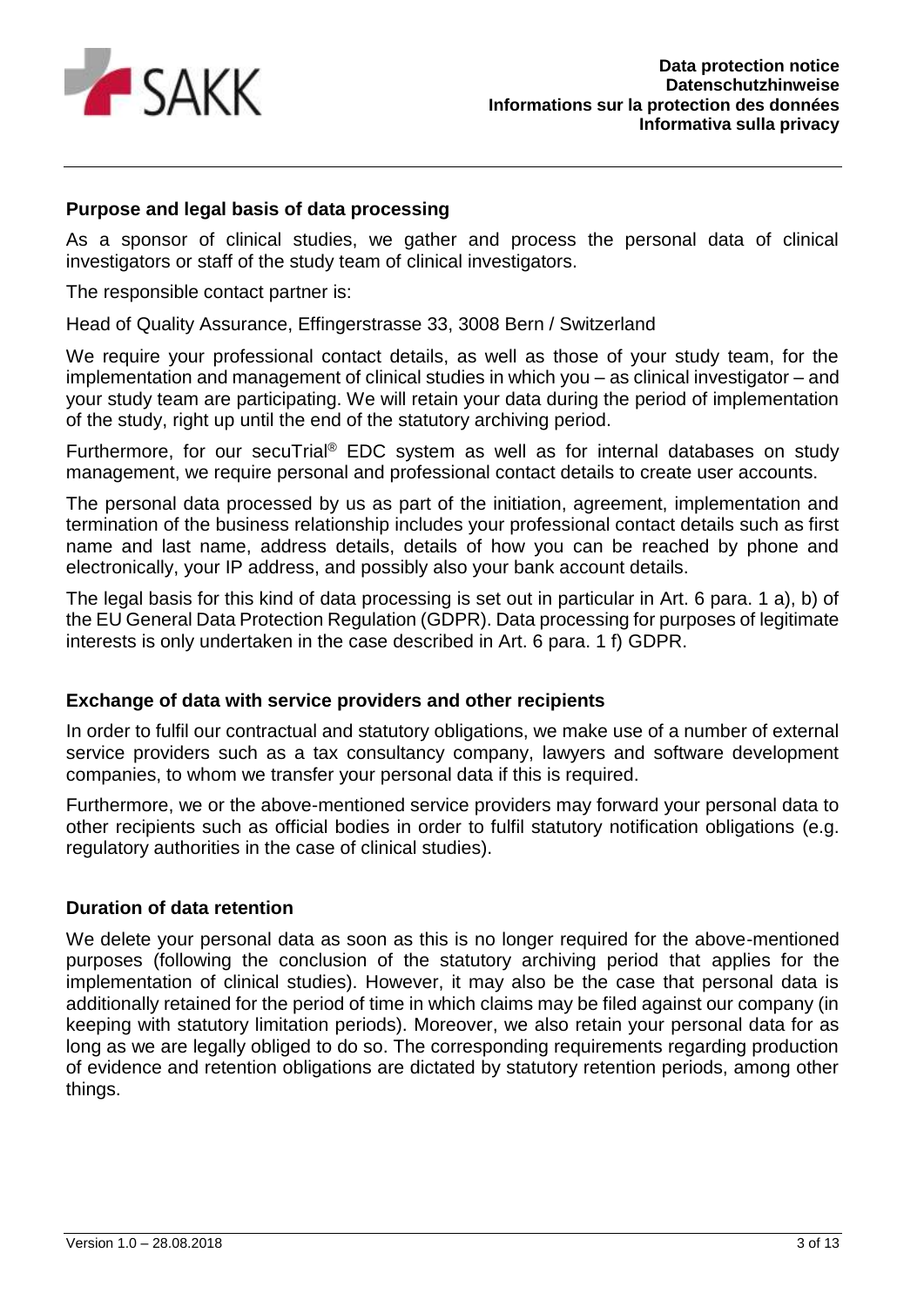

# **Rights of the persons affected**

You may request information on the data stored relating to your person by writing to the above address.

Furthermore, under certain circumstances you are entitled to demand the rectification or deletion of your data. You may have the right to restrict the processing of your data as well as the right to receive data you have previously supplied in a structured, conventional and machine-readable format.

If you have given separate consent for the processing of personal data, you may revoke this consent at any time. In situations where consent is revoked, the data processed prior to the revocation remains lawfully processed. Revocation of consent should be notified to the same party to which the consent was provided in the first place.

### **Right to lodge a complaint**

You are entitled to lodge a complaint with our organization's Data Protection Officer or with the data supervisory authority that is applicable in your case.

# **Transfer of data to a third country**

In the event that we forward personal data to service providers outside of the European Community, we only do this if the third country in question has been formally approved by the EU Commission as having an appropriate level of data protection or if other appropriate data protection guarantees are in place (e.g. binding internal company data protection guidelines or standard EU contractual clauses).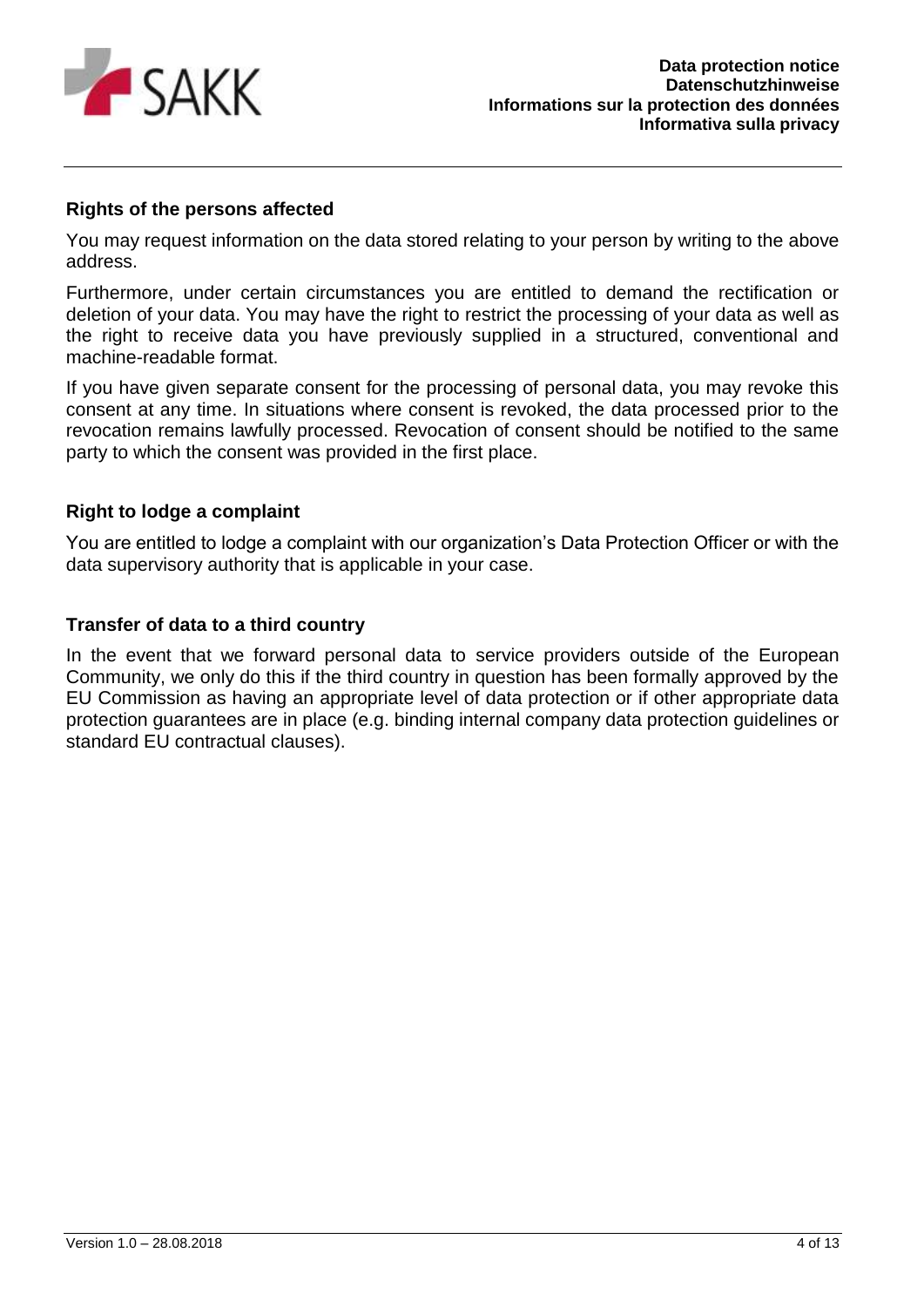

# <span id="page-4-0"></span>**Datenschutzhinweise zur Verarbeitung von Benutzerdaten die für das Studienmanagement benötigt werden**

Mit diesen Hinweisen informieren wir Sie über die Verarbeitung Ihrer personenbezogenen Daten durch die SAKK – Schweizerische Arbeitsgemeinschaft für Klinische Krebsforschung und die Ihnen nach der neuen EU-Datenschutz-Grundverordnung zustehenden Rechte.

#### **Verantwortlicher für die Datenverarbeitung**

| Unternehmen:                 | SAKK - Schweizerische Arbeitsgemeinschaft für<br>Klinische Krebsforschung |
|------------------------------|---------------------------------------------------------------------------|
| Verantwortliche/r Betreiber: | <b>CEO SAKK</b>                                                           |
| Adresse:                     | Effingerstrasse 33<br>3008 Bern / Schweiz                                 |
| Telefon:                     | +41 31 389 91 91                                                          |
| E-Mail:                      | info@sakk.ch                                                              |
| Web:                         | www.sakk.ch                                                               |

### **Betrieblicher Datenschutzbeauftragter**

Unseren betrieblichen Datenschutzbeauftragten erreichen Sie per Post unter der oben genannten Adresse mit dem Zusatz "z.Hd. dem Datenschutzbeauftragten und Head of Quality Assurance" oder per E-Mail unter:

| Datenschutzbeauftragte/r | <b>Head of Quality Assurance</b>                                          |
|--------------------------|---------------------------------------------------------------------------|
| Firma:                   | SAKK - Schweizerische Arbeitsgemeinschaft für<br>Klinische Krebsforschung |
| Adresse:                 | Effingerstrasse 33<br>3008 Bern / Schweiz                                 |
| Telefon:                 | +41 31 389 91 91                                                          |
| E-Mail:                  | data-protection@sakk.ch                                                   |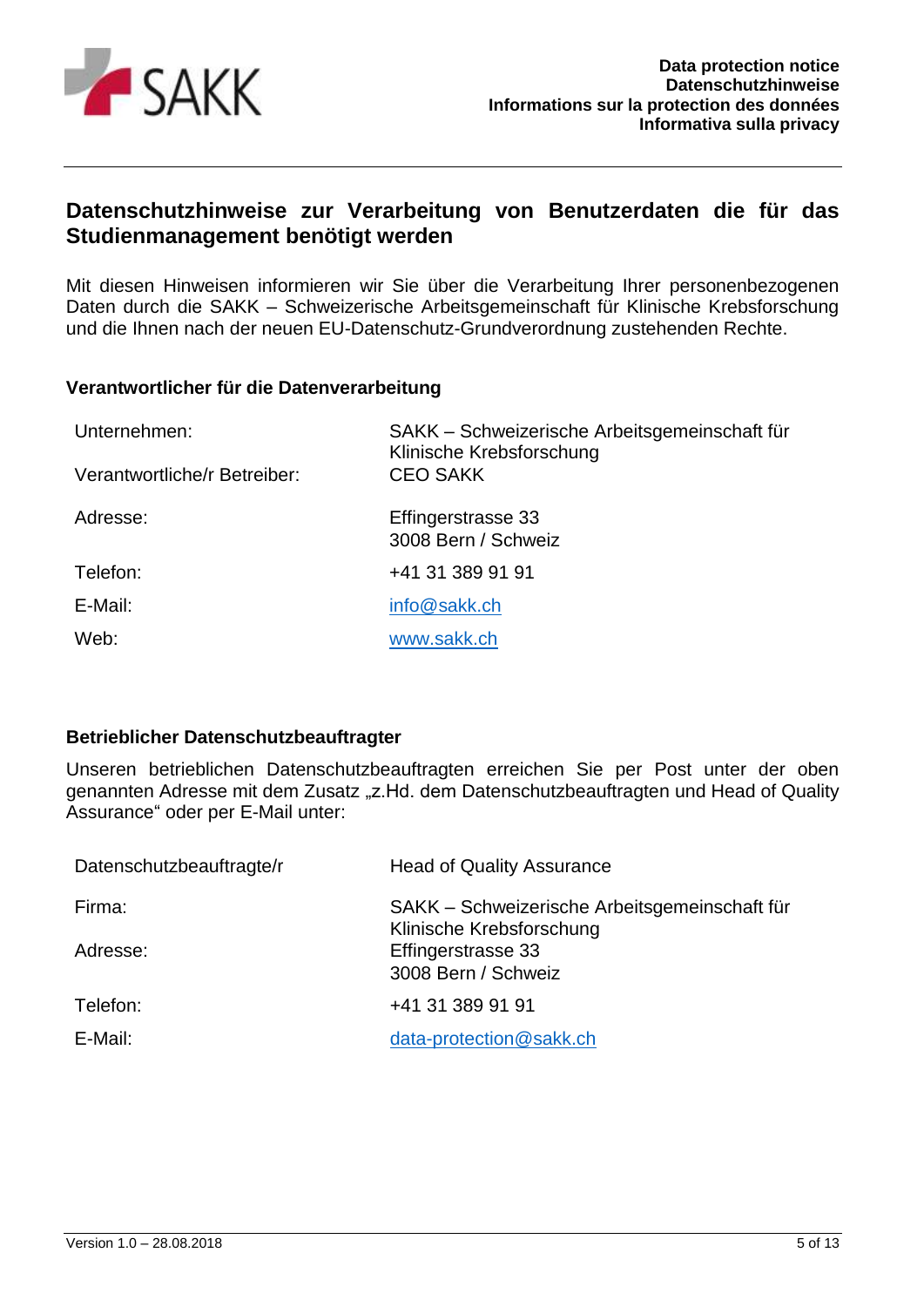

# **Zweck und Rechtsgrundlage der Datenverarbeitung**

Als Sponsor von klinischen Studien erheben und verarbeiten wir personenbezogene Daten von Prüfärzten oder Mitarbeitern des Studienteams der Prüfärzte.

Verantwortlicher Ansprechpartner ist:

Head of Quality Assurance, Effingerstrasse 33, 3008 Bern / Schweiz

Für die Durchführung und das Management klinischer Studien, an dem Sie als Prüfarzt und Ihr Studienteam teilnehmen, benötigen wir Ihre beruflichen Kontaktdaten und die Ihres Studienteams. Ihre Daten werden während der Durchführung der Studie bis zum Ende der gesetzlichen Archivierungsfrist von uns gespeichert.

Darüber hinaus benötigen wir für unser EDC System secuTrial® und für interne Datenbanken zum Studienmanagement die personenbezogenen, beruflichen Kontaktdaten zur Erstellung von Benutzerkonten.

Zu den von uns im Rahmen der Anbahnung, des Abschlusses, der Durchführung und der Beendigung des Geschäftsverhältnisses verarbeiteten persönlichen Daten gehören Ihre beruflichen Kontaktdaten, wie Vor- und Nachname, Ihre Adressdaten und Ihre telefonische und elektronische Erreichbarkeit, Ihre IP-Adresse, sowie ggf. Ihre Bankverbindung.

Rechtsgrundlage für diese Art der Datenverarbeitung sind insbesondere Art. 6 Abs. 1 a), b) EU-Datenschutz-Grundverordnung (DSGVO). Die Verarbeitung auf Grund berechtigter Interessen erfolgt nur im Falle von Art. 6 Abs. 1 f) DSGVO.

### **Datenaustausch mit Dienstleistern und weiteren Empfängern**

Wir bedienen uns zur Erfüllung unserer vertraglichen und gesetzlichen Pflichten externer Dienstleister, wie etwa einer Steuerberatungsgesellschaft, Rechtsanwälten und Softwareentwicklungsunternehmen, denen wir Ihre persönlichen Daten im Bedarfsfalle übermitteln.

Darüber hinaus können wir, bzw. die vorgenannten Dienstleister Ihre personenbezogenen Daten an weitere Empfänger übermitteln, wie etwa an Behörden zur Erfüllung gesetzlicher Mitteilungspflichten (z.B. Zulassungsbehörden für klinische Studien).

#### **Dauer der Datenspeicherung**

Wir löschen Ihre personenbezogenen Daten sobald sie für die oben genannten Zwecke nicht mehr erforderlich sind (nach Abschluss der gesetzlichen Archivierungsfrist für die Durchführung klinischer Studien). Dabei kann es vorkommen, dass personenbezogene Daten für die Zeit aufbewahrt werden, in der Ansprüche gegen unser Unternehmen geltend gemacht werden können (entsprechend den gesetzlichen Verjährungsfristen). Zudem speichern wir Ihre personenbezogenen Daten, soweit wir dazu gesetzlich verpflichtet sind. Entsprechende Nachweis- und Aufbewahrungspflichten ergeben sich unter anderem aus den gesetzlichen Aufbewahrungsfristen.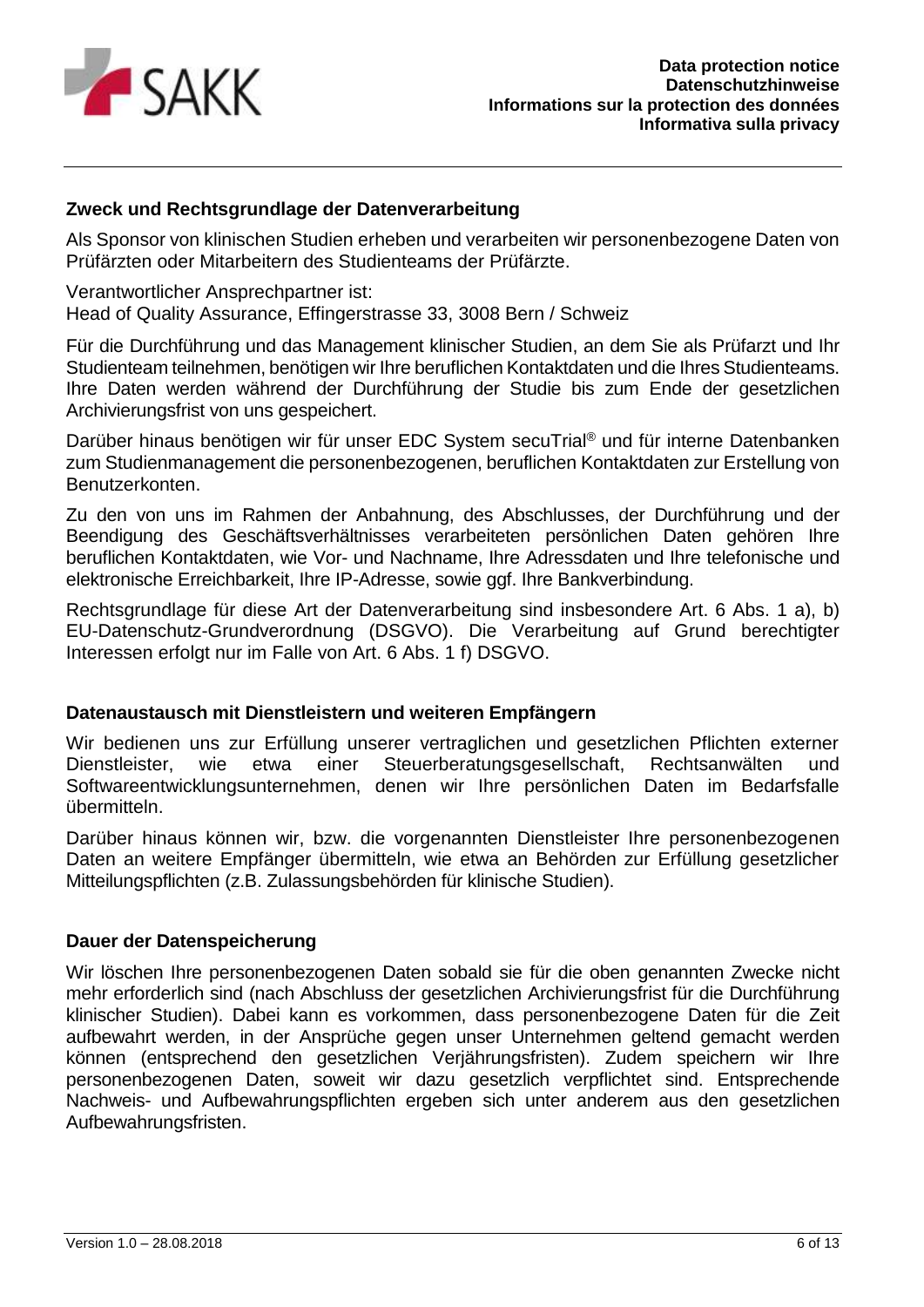

# **Betroffenenrecht**

Sie können unter der o.g. Adresse Auskunft über die zu Ihrer Person gespeicherten Daten verlangen.

Darüber hinaus können Sie unter bestimmten Voraussetzungen die Berichtigung oder die Löschung Ihrer Daten verlangen. Ihnen kann ein Recht auf Einschränkung der Verarbeitung Ihrer Daten sowie ein Recht auf Herausgabe der von Ihnen bereitgestellten Daten in einem strukturierten, gängigen und maschinenlesbaren Format zustehen.

Soweit Sie eine gesonderte Einwilligung zur Verarbeitung personenbezogener Daten gegeben haben, können Sie Ihre Einwilligung jederzeit widerrufen. Durch den Widerruf der Einwilligung bleiben die bis zum Widerruf verarbeiteten Daten rechtmäßig verarbeitet. Der Widerruf der Einwilligung ist gegenüber der gleichen Stelle zu erklären, gegenüber der Sie auch die Einwilligung erklärt haben.

#### **Beschwerderecht**

Sie haben die Möglichkeit, sich mit einer Beschwerde an den Datenschutzbeauftragten in unserer Organisation oder an die für Sie zuständige Datenaufsichtsbehörde zu wenden.

### **Datenübermittlung in ein Drittland**

Sollten wir personenbezogene Daten an Dienstleister außerhalb der europäischen Gemeinschaft übermitteln, so tun wir dies nur, soweit dem Drittland durch die EU-Kommission ein angemessenes Datenschutzniveau bestätigt wurde oder andere angemessene Datenschutzgarantien (z.B. verbindliche unternehmensinterne Datenschutzvorschriften oder EU-Standardvertragsklauseln) vorhanden sind.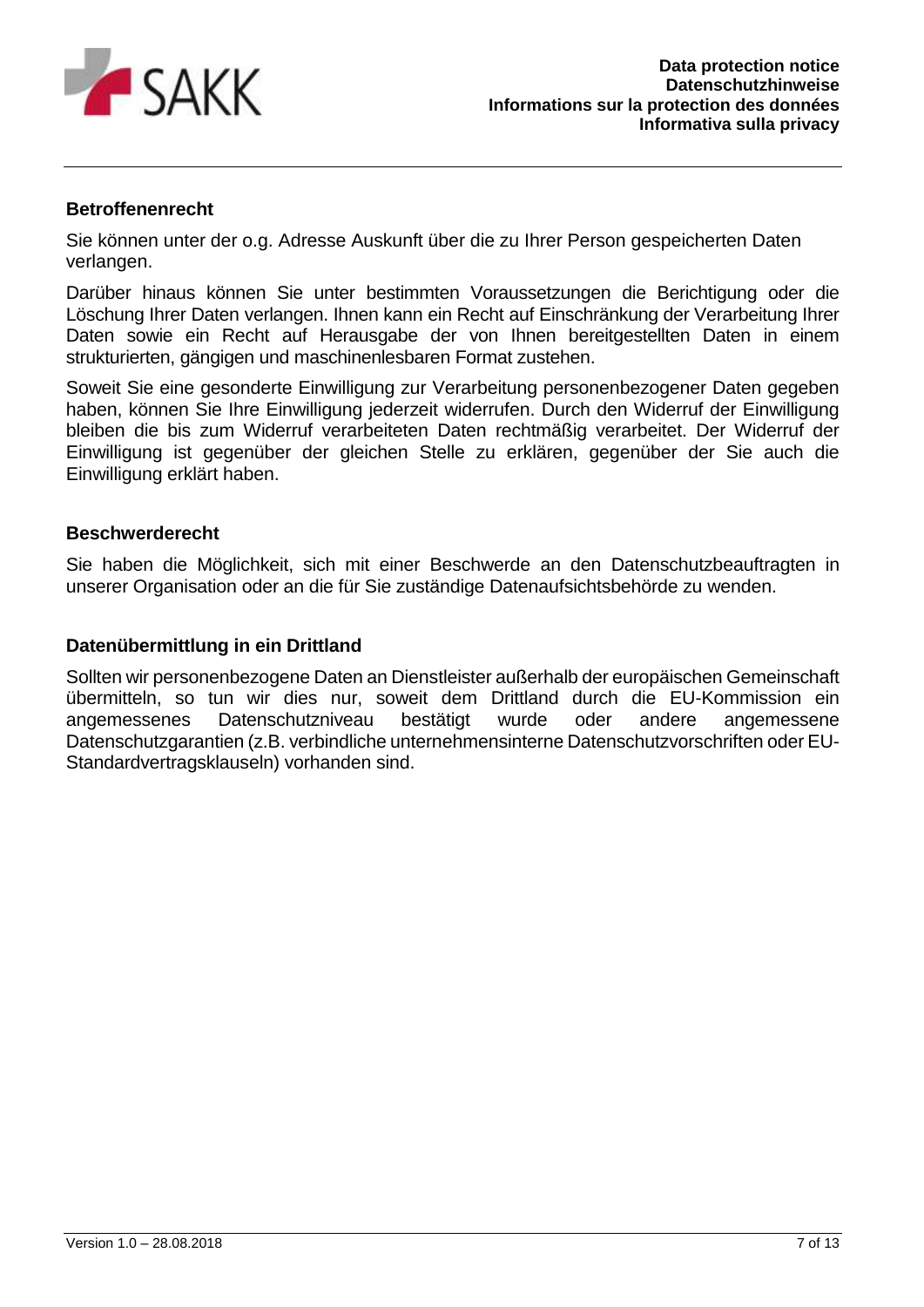

# <span id="page-7-0"></span>**Informations sur la protection des données dans le cadre du traitement des données d'utilisateurs nécessaires à la gestion des études**

Les présentes remarques visent à vous informer sur le traitement de vos données personnelles par le SAKK (Groupe Suisse de Recherche Clinique sur le Cancer) ainsi que sur vos droits en vertu du nouveau Règlement général sur la protection des données (RGPD).

### **Responsable du traitement des données**

| Entreprise:               | SAKK – Groupe Suisse de Recherche Clinique sur le<br>Cancer |
|---------------------------|-------------------------------------------------------------|
| Gestionnaire responsable: | <b>CEO du SAKK</b>                                          |
| Adresse:                  | Effingerstrasse 33<br>3008 Berne, Suisse                    |
| Téléphone:                | +41 31 389 91 91                                            |
| E-mail:                   | info@sakk.ch                                                |
| Site Web:                 | www.sakk.ch                                                 |

### **Collaborateur responsable de la protection des données**

Vous pouvez contacter notre collaborateur responsable de la protection des données par courrier à l'adresse précitée en indiquant «À l'attention du responsable de la protection des données et Head of Quality Assurance» ou par e-mail à:

| Collaborateur responsable de la<br>protection des données | <b>Head of Quality Assurance</b>                            |
|-----------------------------------------------------------|-------------------------------------------------------------|
| Société:                                                  | SAKK – Groupe Suisse de Recherche Clinique sur le<br>Cancer |
| Adresse:                                                  | Effingerstrasse 33                                          |
|                                                           | 3008 Berne, Suisse                                          |
| Téléphone:                                                | +41 31 389 91 91                                            |
| E-mail:                                                   | data-protection@sakk.ch                                     |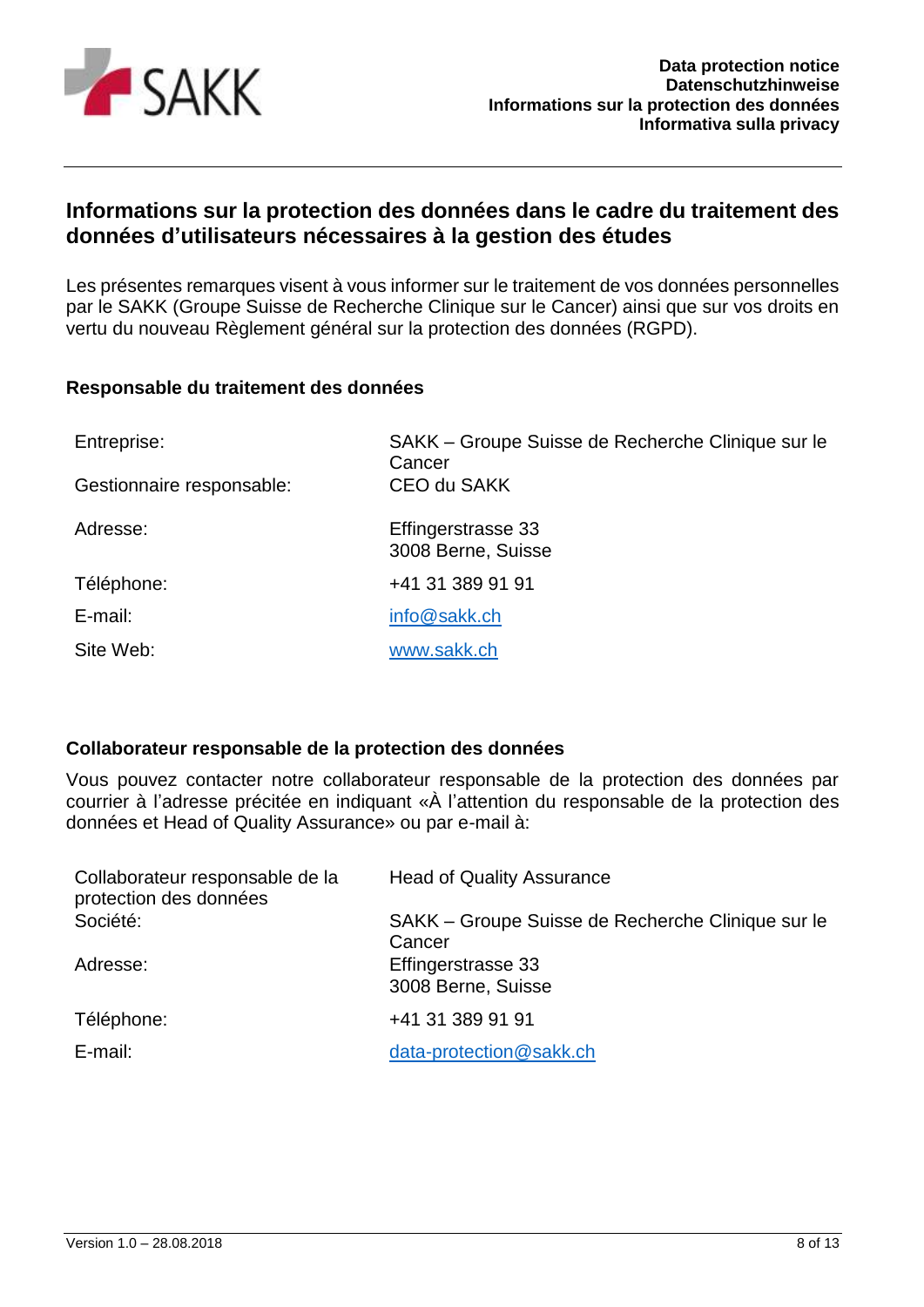

### **Objectif et base juridique du traitement des données**

En tant que promoteur d'études cliniques, nous consignons et traitons les données personnelles de médecins-investigateurs et de leurs équipes.

L'interlocuteur responsable est:

Head of Quality Assurance, Effingerstrasse 33, 3008 Berne, Suisse.

Pour la réalisation et la gestion d'études cliniques dont vous êtes le médecin-investigateur et auxquelles participe votre équipe, nous avons besoin de vos coordonnées professionnelles et de celles du personnel d'étude. Nous enregistrerons vos données pendant le déroulement de l'étude jusqu'au terme du délai légal d'archivage.

En outre, nous avons besoin des coordonnées professionnelles de chacun pour créer des comptes utilisateurs dans notre système EDC secuTrial® et nos bases de données internes relatives à la gestion des études.

Les données personnelles que nous traitons dans le cadre de l'établissement, de la conclusion, de l'exécution et de l'achèvement de relations d'affaires incluent vos coordonnées professionnelles, à savoir nom et prénom, adresse, numéro de téléphone et adresse électronique, adresse IP et éventuellement, coordonnées bancaires.

L'art. 6, al.1 a), b) du Règlement général sur la protection des données (RGDP) forme la base juridique de ce type de traitement des données. Le traitement sur la base d'intérêts légitimes n'a lieu que dans le cas de l'art. 6, al. 1 f) RGDP.

### **Échange de données avec des prestataires de services et d'autres destinataires**

Nous employons des prestataires externes pour satisfaire à nos obligations contractuelles et juridiques, p. ex. une société d'expertise comptable, des cabinets d'avocats et des entreprises de développement de logiciels, auxquels nous transmettons au besoin vos données personnelles.

Par ailleurs, les prestataires susmentionnés ou nous-mêmes pouvons transmettre vos données personnelles à d'autres destinataires, notamment aux autorités afin de répondre aux obligations légales d'information (p. ex. autorités responsables de l'autorisation pour les études cliniques).

### **Durée de l'enregistrement des données**

Nous supprimerons vos données personnelles dès lors qu'elles ne seront plus nécessaires aux fins susmentionnées (après échéance du délai légal d'archivage pour la réalisation d'études cliniques). Il peut arriver que des données personnelles soient conservées pendant toute la période où un recours peut être dirigé contre notre entreprise (conformément aux délais légaux de prescription). De plus, nous enregistrerons vos données personnelles dans la mesure où nous y sommes tenus légalement. Les obligations de preuve et de conservation correspondantes découlent notamment des délais de conservation légaux.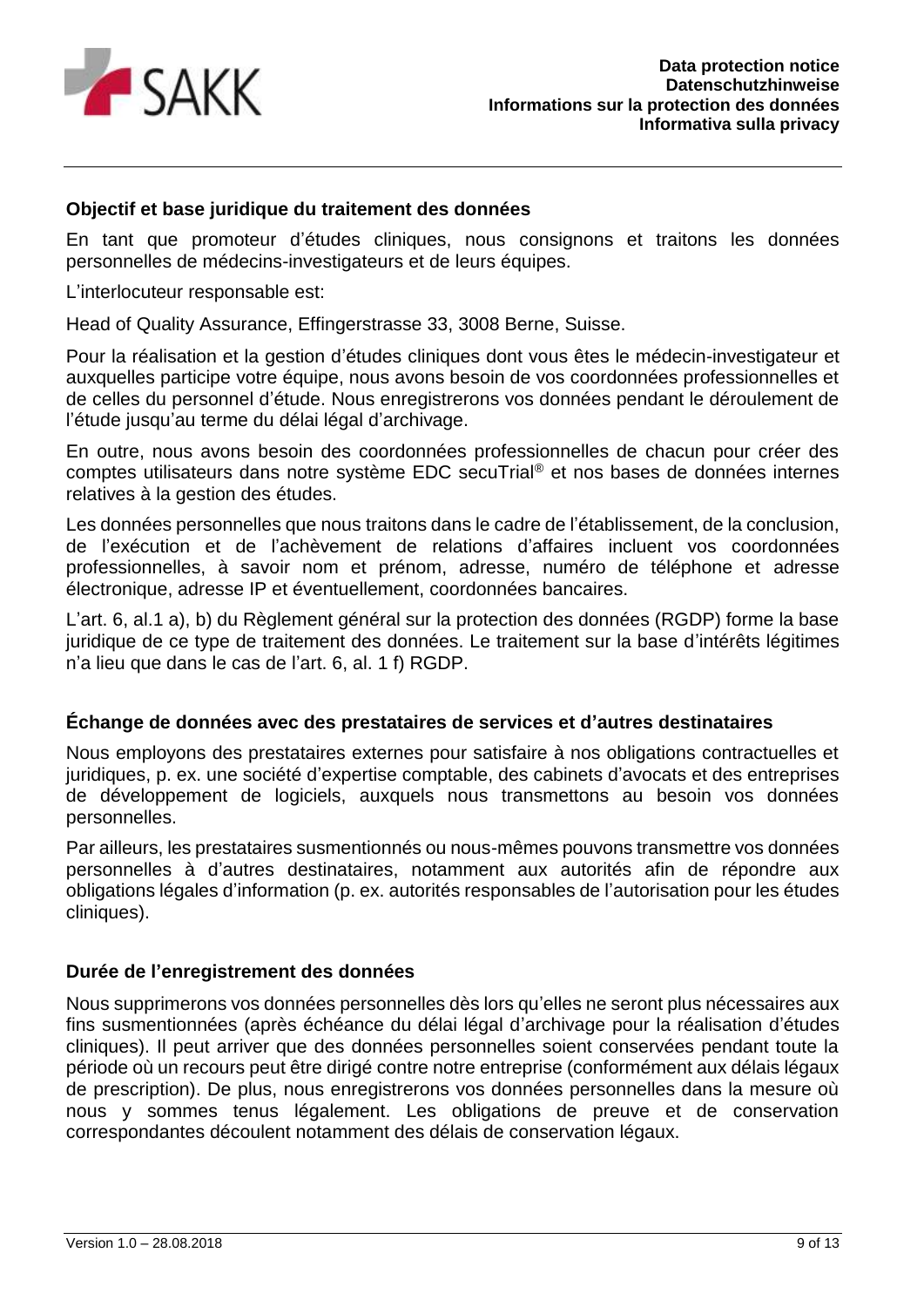

#### **Droit des personnes concernées**

Vous pouvez demander à l'adresse susmentionnée des renseignements sur les données vous concernant qui sont enregistrées.

De plus, vous pouvez demander la rectification ou la suppression de vos données sous certaines conditions. Vous pouvez disposer d'un droit de limitation du traitement de vos données et d'un droit de publication des données que vous aurez mises à disposition sous un format structuré, usuel et lisible par une machine.

Si vous avez donné un consentement séparé pour le traitement de données personnelles, vous pouvez le retirer à tout moment. Les données traitées jusqu'au retrait du consentement continuent d'être traitées légalement. Vous devez indiquer le retrait de votre consentement au même service auquel vous avez donné votre consentement.

#### **Droit de recours**

Vous avez la possibilité d'adresser un recours au responsable de la protection des données au sein de notre organisation ou à l'autorité de contrôle de la protection des données compétente dans votre cas.

#### **Transmission des données à un pays tiers**

Nous ne transmettrons des données personnelles à des prestataires situés hors de la Communauté européenne que si la Commission européenne confirme un niveau satisfaisant de protection des données dans le pays tiers ou si l'on dispose d'autres garanties satisfaisantes en la matière (p. ex. directives contraignantes de protection des données internes à l'entreprise ou clauses contractuelles types de l'UE).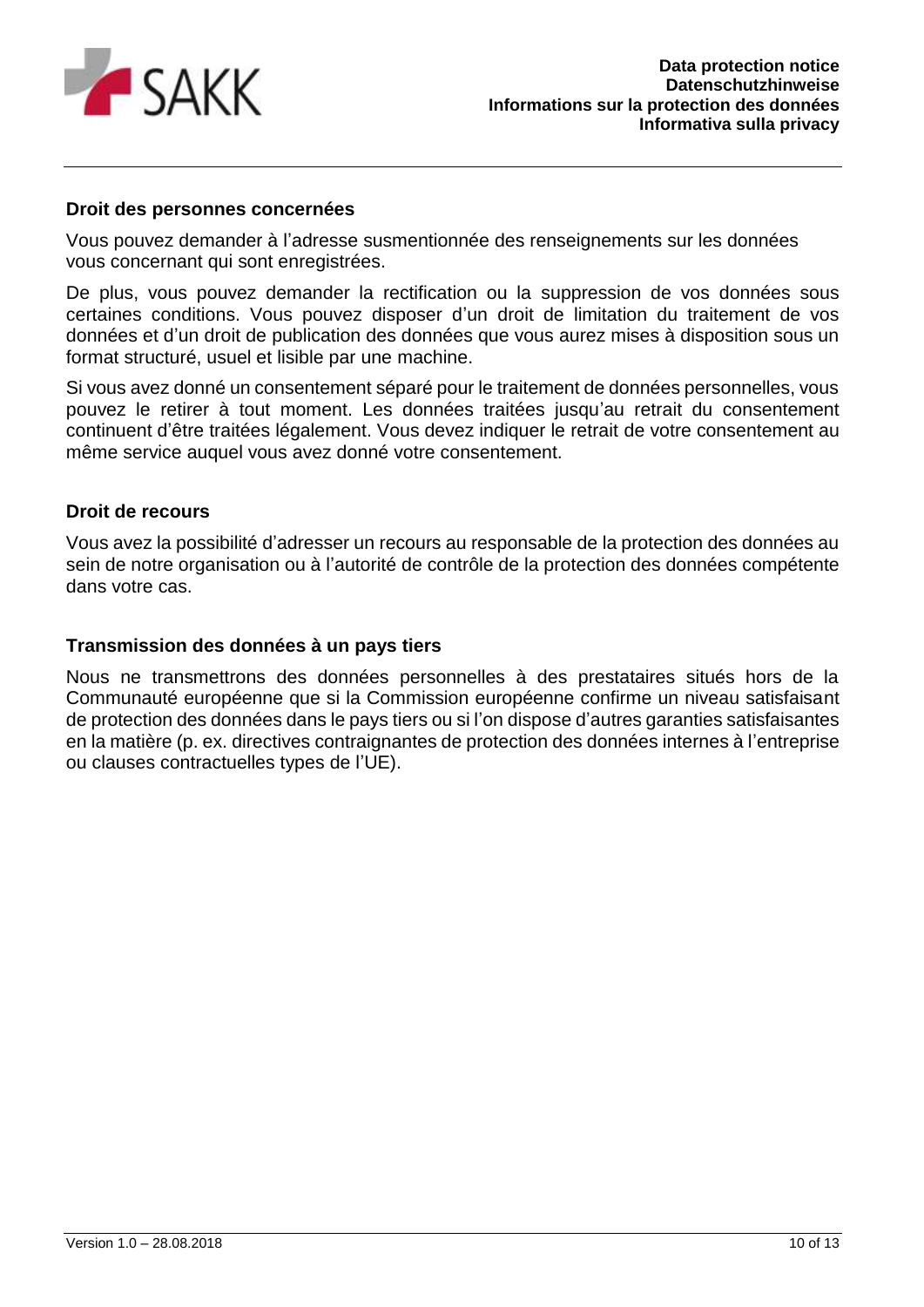

# <span id="page-10-0"></span>**Informativa sulla privacy relativa al trattamento dei dati degli utenti necessari ai fini della gestione dello studio**

La presente informativa fornisce indicazioni in merito al trattamento dei suoi dati personali da parte del SAKK – Gruppo Svizzero di Ricerca Clinica sul Cancro e ai diritti che le sono riconosciuti ai sensi del nuovo Regolamento europeo in materia di protezione dei dati personali.

### **Titolare del trattamento dei dati**

| Azienda:          | SAKK – Gruppo Svizzero di Ricerca Clinica sul<br>Cancro |
|-------------------|---------------------------------------------------------|
| Gestore titolare: | <b>CEO SAKK</b>                                         |
| Indirizzo:        | Effingerstrasse 33<br>3008 Berna / Svizzera             |
| Telefono:         | +41 31 389 91 91                                        |
| E-mail:           | info@sakk.ch                                            |
| Sito web:         | www.sakk.ch                                             |

# **Responsabile aziendale della protezione dei dati**

Può contattare il nostro responsabile aziendale della protezione dei dati per posta all'indirizzo sopra citato con il complemento «c. a. Responsabile aziendale della protezione dei dati e Head of Quality Assurance» o via e-mail alle coordinate seguenti:

| Responsabile della protezione dei<br>dati: | <b>Head of Quality Assurance</b>                        |
|--------------------------------------------|---------------------------------------------------------|
| Azienda:                                   | SAKK – Gruppo Svizzero di Ricerca Clinica sul<br>Cancro |
| Indirizzo:                                 | Effingerstrasse 33<br>3008 Berna / Svizzera             |
| Telefono:                                  | +41 31 389 91 91                                        |
| E-mail:                                    | data-protection@sakk.ch                                 |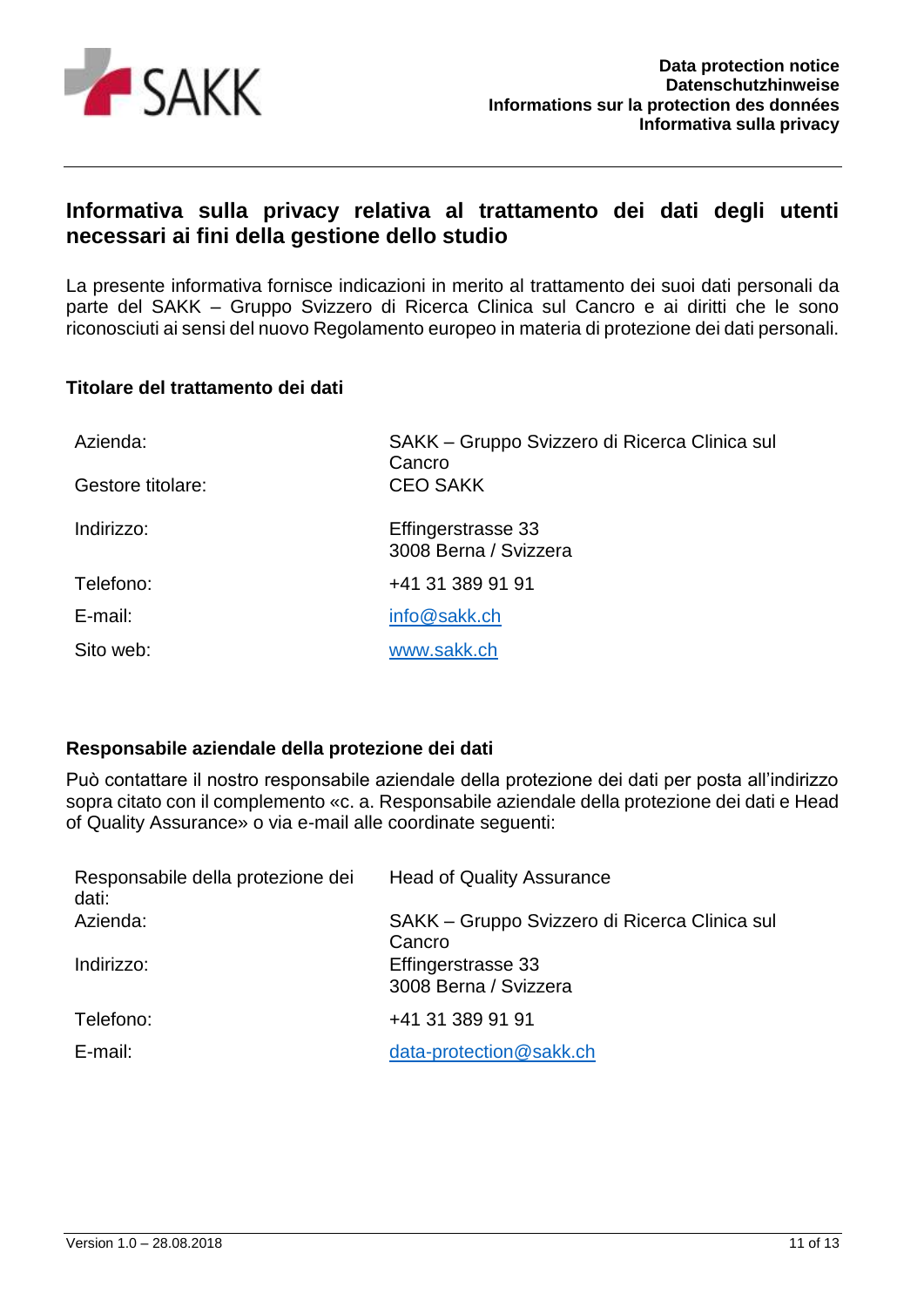

# **Finalità e basi giuridiche del trattamento dei dati**

In qualità di promotori di studi clinici, rileviamo e trattiamo i dati personali dei medici sperimentatori o dei collaboratori e delle collaboratrici del loro team di ricerca.

L'interlocutore responsabile è:

Head of Quality Assurance, Effingerstrasse 33, 3008 Berna / Svizzera.

Ai fini dell'esecuzione e della gestione degli studi clinici a cui lei o il suo team di ricerca partecipa in qualità di medico sperimentatore, abbiamo bisogno dei suoi dati di contatto professionali e di quelli del suo team di ricerca. Conserveremo i suoi dati per tutta la durata dello studio, fino al termine di archiviazione previsto dalla legge.

Inoltre, per il nostro sistema EDC secuTrial® e per le banche dati interne finalizzate alla gestione dello studio, abbiamo bisogno di dati personali e di dati di contatto professionali, necessari alla creazione degli account utente.

Tra i dati personali da noi elaborati nel quadro dell'avviamento, del perfezionamento, dello svolgimento e della conclusione del rapporto di lavoro rientrano i suoi dati di contatto professionali, quali nome e cognome, i suoi dati di indirizzo e quelli di reperibilità telefonica ed elettronica, il suo indirizzo IP ed eventualmente le sue coordinate bancarie.

La base giuridica per questo tipo di trattamento dei dati è costituita in particolare dall'art. 6 cpvv. 1 a), b) Regolamento europeo in materia di protezione dei dati personali (RGPD/GDPR). Il trattamento sulla base del legittimo interesse si verifica esclusivamente nel caso dell'art. 6 cpv. 1 f) RGPD.

### **Scambio di dati con operatori terzi e altri riceventi**

Ai fini dell'adempimento dei nostri obblighi contrattuali e legali facciamo ricorso a operatori esterni, quali ad esempio una società di consulenza fiscale, avvocati e aziende sviluppatrici di software, ai quali trasmettiamo, laddove necessario, i suoi dati personali.

Inoltre, noi e/o i succitati operatori terzi siamo autorizzati a trasmettere i suoi dati personali ad altri riceventi, quali ad esempio le autorità, per adempire gli obblighi di notifica prescritti dalla legge (ad es. autorità che rilasciano le autorizzazioni agli studi clinici).

#### **Durata di conservazione dei dati**

Cancelleremo i suoi dati personali non appena non saranno più necessari per le finalità summenzionate (al termine del periodo di archiviazione prescritto dalla legge per lo svolgimento degli studi clinici). Ciò implica la possibilità che i dati personali vengano conservati per il periodo in cui è possibile far valere pretese nei confronti della nostra azienda (conformemente ai termini di prescrizione legali). Inoltre, conserviamo i suoi dati personali nella misura in cui siamo legalmente tenuti a farlo. Gli obblighi di conservazione e documentazione corrispondenti risultano anche dai termini di conservazione fissati dalla legge.